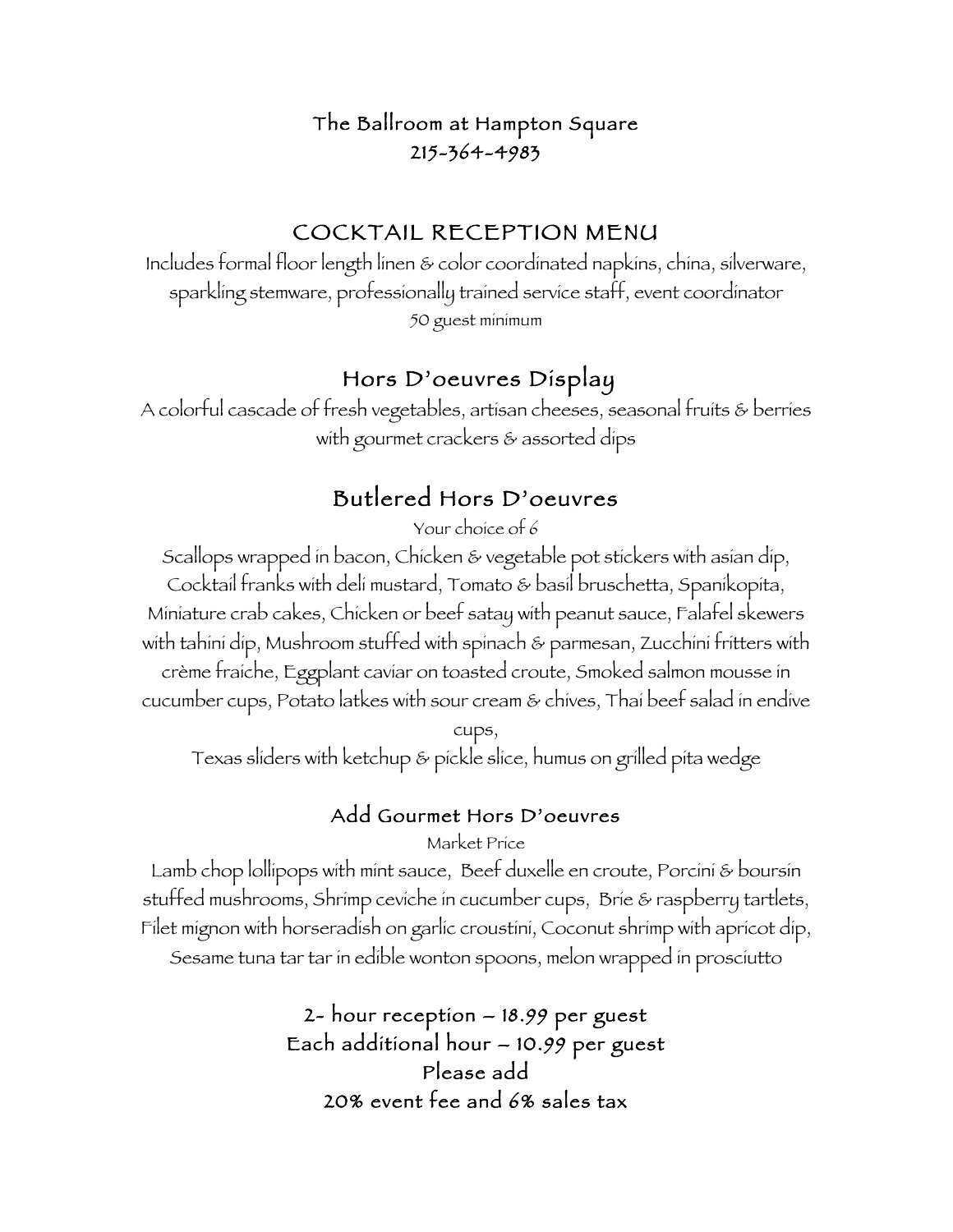### COCKTAIL RECEPTION ENHANCEMENTS

Stationary Displays

25 guest minimum

Poached Salmon Display w/sliced red onion, cucumber, tomato on a bed of greens served w/black cocktail bread & yogurt dill dip 5.99 per guest

Turkey Breast Display – tender home roasted turkey breast sliced and elegantly presented w/cocktail rolls, herbed mayo & cranberry relish 6.99 per guest Tenderloin of Beef Display – sliced tenderloin of beef served room temperature w/whipped horseradish, red onion confit, honey mustard & cocktail rolls 18.99 per guest

Honey Glazed Ham Display – sweet slices of honey glazed ham decorated w/pineapple rings, maraschino cherries & served with jack daniels mustard, cranberry mayo & cocktail rolls  $5.99$  per guest

BBQ Pork Display – pork tenderloin marinated in hoisin sauce & rice wine vinegar served w/spicy mustard  $&$  baguettes  $5.99$  per guest

Chicken Souvalaki Display – marinated chicken, skewered & displayed w/feta cheese, roma tomatoes, purple onions, cucumbers, kalamata olives & served w/pita & tzaziki 6.99 per guest

Middle Eastern Mezza Display – hummus, baba ganoush, tabbouleh salad  $&$  served w/grilled pita wedges  $6.99$  per guest

Tuscan Display – kalamata olives, fresh mozzarella, wafer thin prosciutto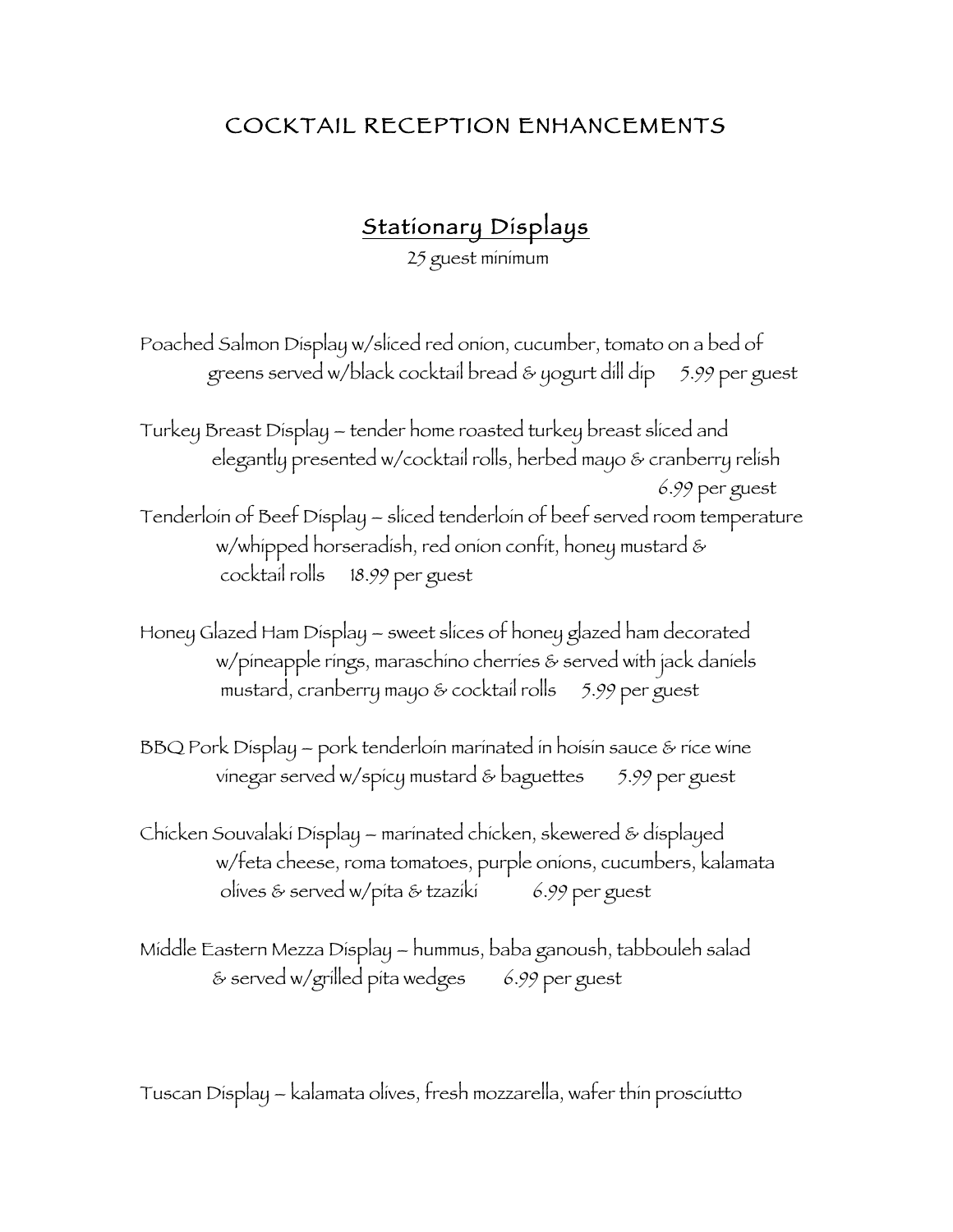accordians, roasted peppers, provolone cheese, pepperocini, genoa salami & artichoke hearts served w/thin slices of baguette, sour dough & Italian breads 12.99 per guest

Mediterraneo Display – a colorful medley of fire roasted vegetables tossed in our house made roasted balsamic vinaigrette dressing  $\varepsilon$  beautifully displayed 4.99 per guest

Classic Shrimp Cocktail – jumbo mouth watering shrimp served with our spicy cocktail sauce 104.50/ 50 lg 125.00/ 50 jumbo 198.00/ 100 lg 250.00/ 100

jumbo

Cocktail Sandwiches – an assortment of white albacore tuna, chicken waldorf, black forest ham & baby swiss, au jus dipped roast beef & provolone, smoked turkey served on cocktail rolls w/ spicy deli mustard & herbed mayo 85.00/ 25 sandwiches

Assorted Tea Sandwiches to include classic cucumber w/herbed butter, smoked salmon w/watercress & herbed mayo, smoked turkey w/cranberry mayo, sliced tomato & creamy avocado, deviled egg 75.00/ 25 sandwiches

#### Dips

| Serves 12-15 guests                                              |        |
|------------------------------------------------------------------|--------|
| Spinach dip served with fresh vegetables & crusty baguettes      | 32.99  |
| Baked smoked salmon dip served with bagel chips                  | 35.99  |
| Tuscan dip served with crusty Italian bread                      | 32.99  |
| Lump crab dip served with gourmet crackers                       | 49.99  |
| Caviar dip served with gourmet crackers                          | 250.00 |
| Roasted pepper dip served with parmesan garlic toast             | 32.99  |
| Lobster dip served with gourmet crackers                         | 69.99  |
| Shrimp louis dip served with gourmet crackers & crusty baguettes | 49.99  |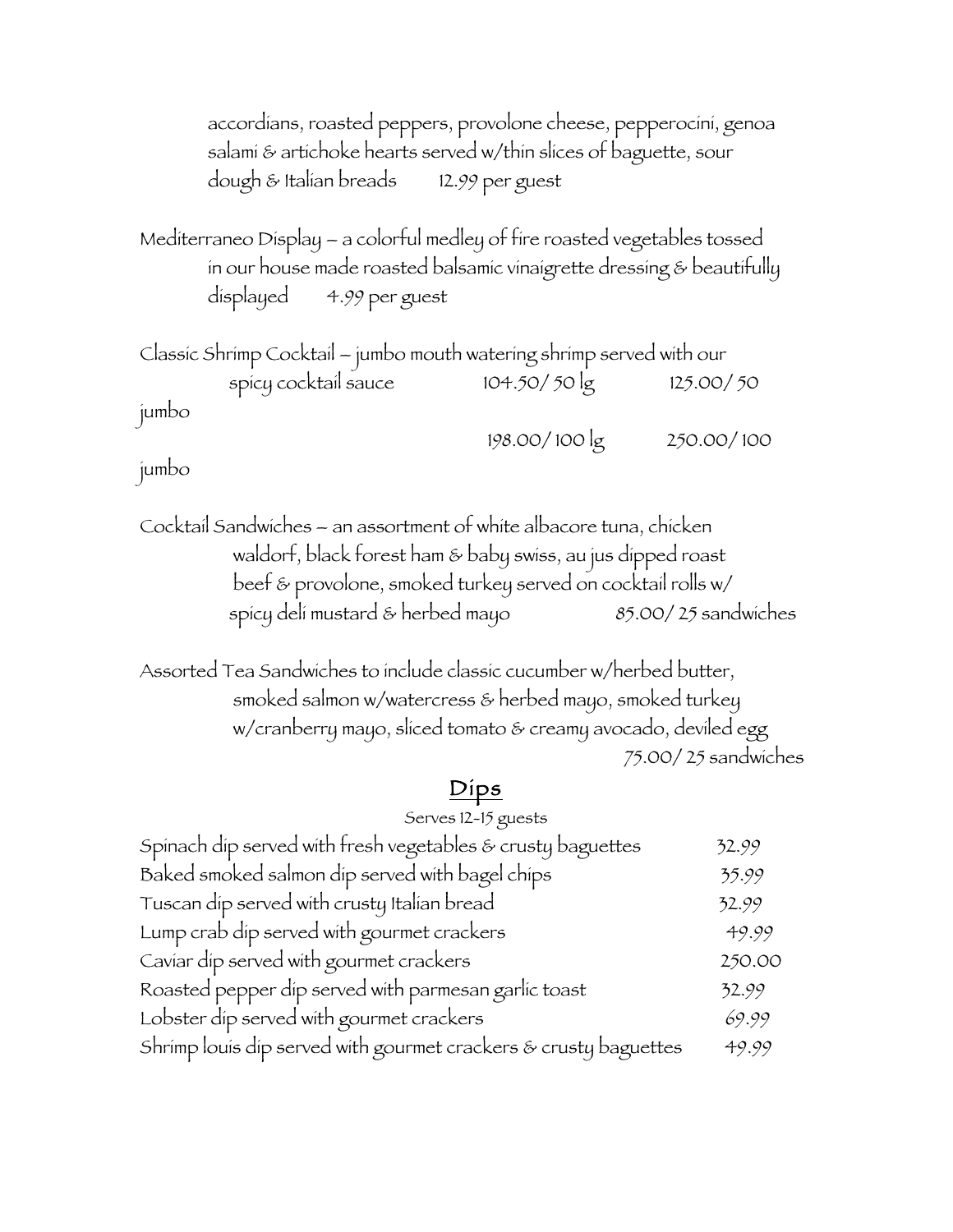### Martini Madness

Served in a martini glass, these selections can be used as heartier hors d'oeuvres or as miniature meals for the lighter appetite. Your choice of 2 6.99 per guest

| chicken cacciatore |
|--------------------|
| shrimp scampi      |
| jambalaya          |
| antipasto          |
| thanksgiving       |
| (add 2.00)         |

 $\mathsf{mac}\, \&\, \mathsf{cheese}$  caesar salad mediterraneo salad greek salad

veal scallopini beef stroganoff beef burgandy penne & mini meatballs tajita shrimp cocktail

# Mashed Potato Bar

Served in a martini glass 5.99 per guest

Choice of 5 toppings: Roasted pepper, wild mushrooms, caramelized onions, crumbled bacon, broccoli spears, artichoke hearts, sun dried tomatoes, aged cheddar cheese, parmesan cheese, sour cream, chives

## Risotto or Paella Bar

Served in a martini glass. Your choice of 3 toppings 6.99 per guest

| wild mushrooms   | bay scallops                  | chorízo           |
|------------------|-------------------------------|-------------------|
| sugar peas       | frísee oníons                 | sauteed broccoli  |
| balsamic chicken | beef tenderloin (add 3.00 pp) | sun dríed         |
| tomatoes         |                               |                   |
| bell pepper      | tiger shrimp (add 3.00 pp)    | lobster (add 3.50 |
| pp)              |                               |                   |
| pork tenderloin  | asparagus tips                | roasted peppers   |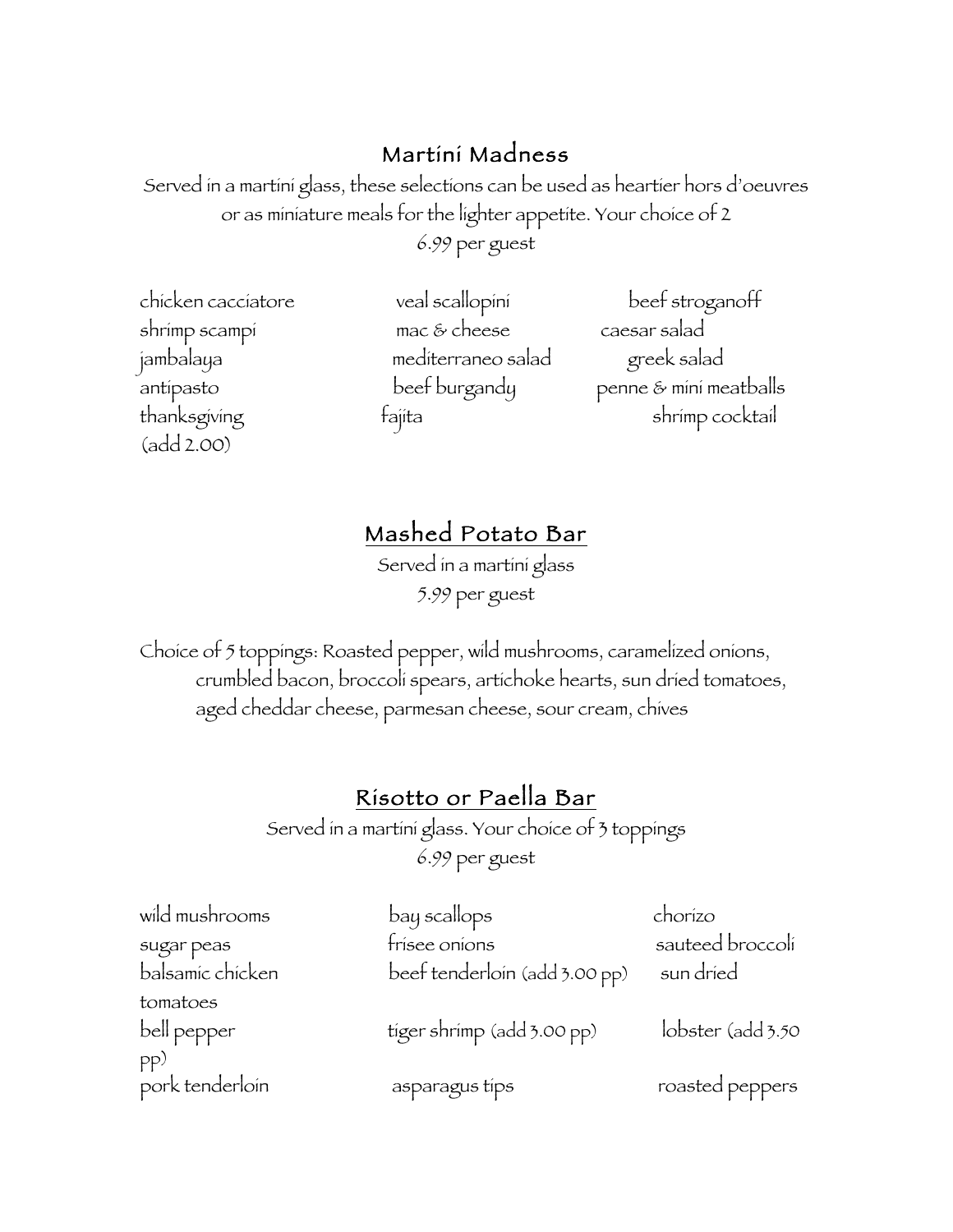# Chef Action Stations

Our professionally trained chefs delight your guests by preparing their dish to their specifications

# The Carvery

Slow Roasted Prime Rib served with au jus, horseradish mayo and french Bread 12.99 per guest Roast Beef served with gravy, horseradish, dijon mustard and artisan rolls 10.99 per guest Oven Roasted Turkey Breast served with home style gravy and freshly baked corn bread & buttermilk biscuits 9.99 per guest Honey Glazed Ham with pineapples and maraschino cherries served with freshly baked artisan rolls 8.99 per guest Roasted Leg o f Lamb served with mint sauce and freshly baked artisan rolls Market Price Herb encrusted Pork Tenderloin served with mustard cream sauce and freshly baked artisan rolls 8.99 per guest

• Add oven roasted potatoes, garlic mashed potatoes, fresh green beans or vegetable medley 2.50 per guest

### Pasta Station

Your choice of 2 pastas, 3 sauces and 3 toppings

Pasta: penne, rigatoni, farfalle, linguini, fettucini, spaghetti Sauces: marinara, tomato gravy, vodka, alfredo, pesto, scampi Toppings: meatballs, sausage, bell peppers, fresh mushrooms, broccoli, petite peas, zucchini, bacon, black olives 8.99 per guest

• Premium toppings available at an additional charge: chicken, shrimp, scallops, asparagus, roasted peppers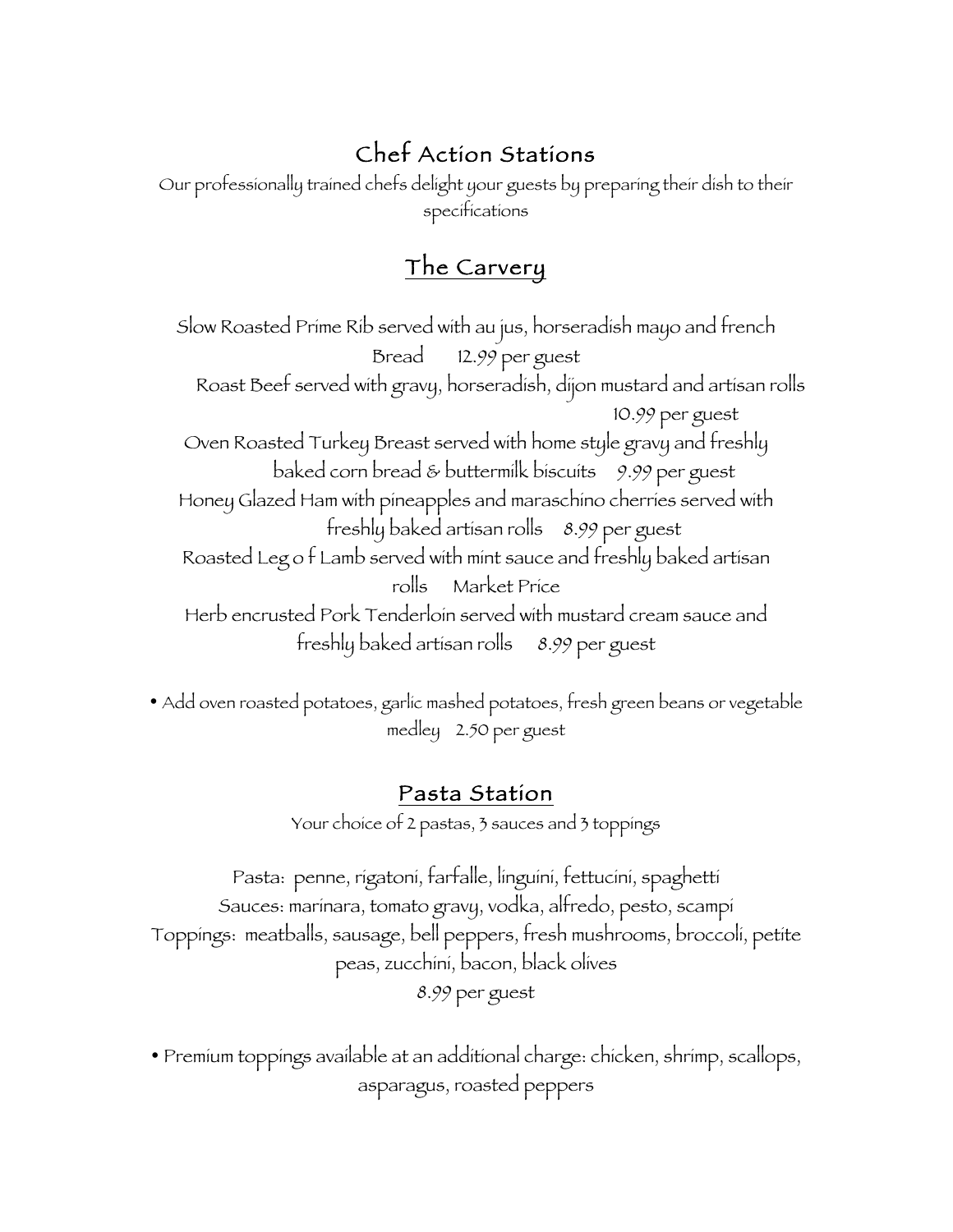### Southwest Station

Beef or Chicken served with our delicious soft taco or burrito wraps, shredded lettuce, chopped tomato, cheese, chopped onions, minced jalapenos, salsa, guacamole  $\&$  sour cream with refried beans, rice  $\&$  tortilla chips 8.99 per guest

### Asian Station

Beef, Chicken or Pork prepared to order in a sizzling wok with your choice of peking orange, ginger soy, teriyaki or spicy peanut with colorful stir fried vegetables, fried rice, eggroll & fortune cookies 9.99 per guest

## From The Sea

Jumbo shrimp, Freshly shucked clams, Oysters on the half shell displayed over ice with cocktail sauce, horseradish, Tabasco & lemon wedges Market Price

# Salad Bar

Create your own salad with tossed garden greens, julienne carrots, celery, cucumbers, grape tomatoes, red onions, shredded cheese, mandarin oranges, raisins, sunflower seeds, mushrooms, chopped egg & our oven baked garlic & herb croutons served with an assortment of home made dressings 6.99 per guest

### Additional Theme Stations Available on Request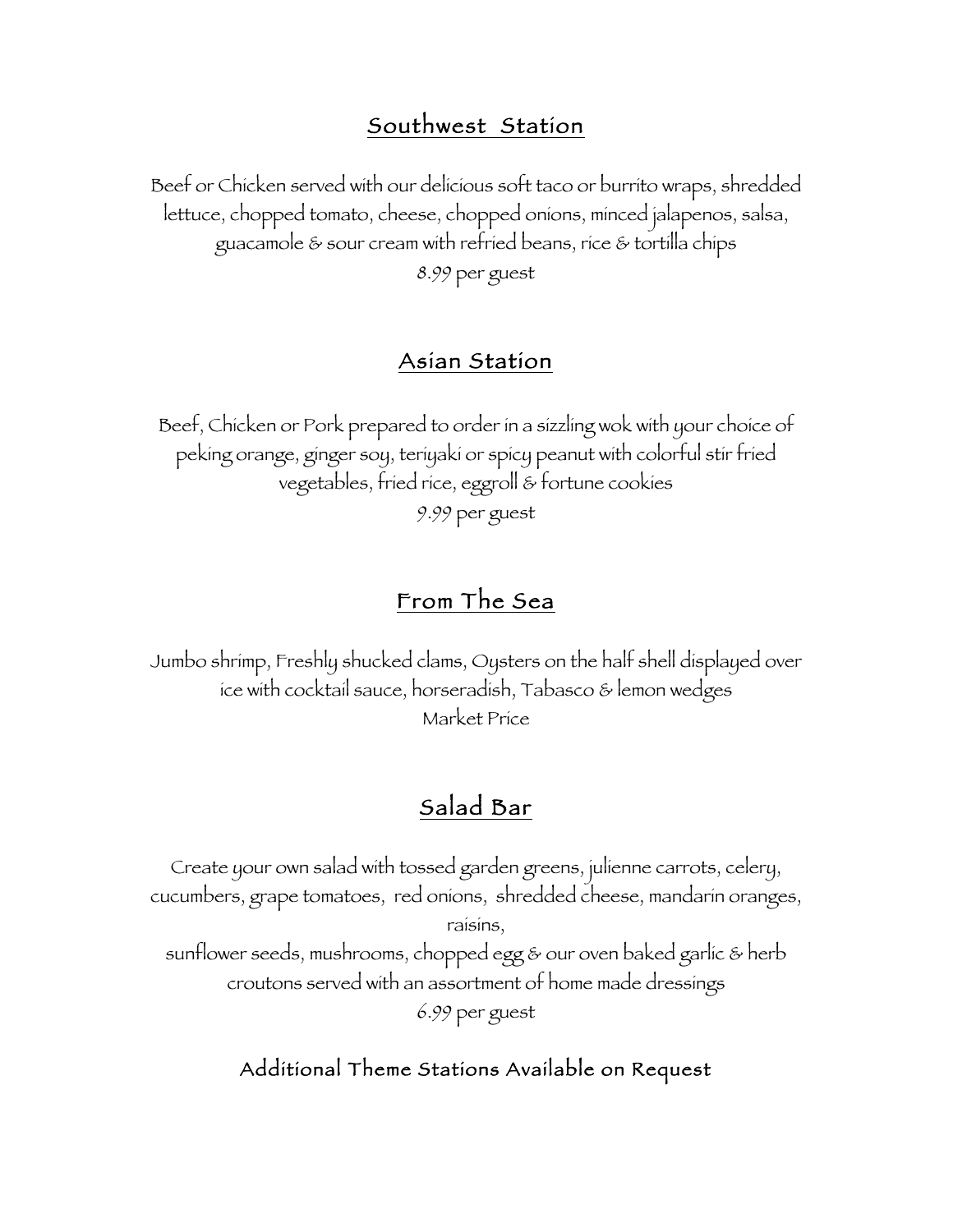### Sweet Endings

Served with freshly brewed Columbian coffee, decaffeinated coffee & herbal teas 50 guest minimum

Cheese Cake Martini Bar – Creamy NY Cheese Cake served in a martini glasses surrounded by a variety o f delectable toppings that include fresh strawberries, blueberries, chocolate chips, toasted almonds and coconut shavings. Topped with our homemade Amaretto Whipped Cream 6.99 per guest

Petite Sweet Table – Chef's selection of crème puffs, eclairs, petite fours, fruit danish, french sticks, carrot cake, lemon squares, chocolate raspberry bites, marble cheese bites, butter cookies, chocolate chunk brownies, brulee chocolate chip bites, chocolate mousse cups, chocolate dipped strawberries. Served on mirrored trays and multi-tiered silver stands 5.50 per guest

Ice Cream Sundae Station – Your choice of 3 premium ice cream flavors (vanilla bean, chocolate, strawberry, cookies & cream, mint chocolate chip, butter pecan, chocolate chip, orange sherbet, rainbow sherbet), 5 toppings (chocolate syrup, hot fudge, caramel syrup, m & m's, chocolate chips, chocolate jimmies, rainbow jimmies, wet nuts, peanuts, snow caps, gummy bears, crushed reeses, oreo pieces, coconut shavings), our homemade whipped cream, maraschino cherries 6.99 per guest

Chocolate River – Eight feet of warm Belgian dark chocolate, milk chocolate &

caramel fondues beautifully displayed with your choice of 5 dipping choices &

wooden skewers. Dipping choices include: strawberries, grapes,melon wedges,

bananas, orange wedges, oreos, graham crackers, vanilla wafers, oatmeal cookies, chocolate chip cookies, sugar wafers, rice krispy bars, biscotti,